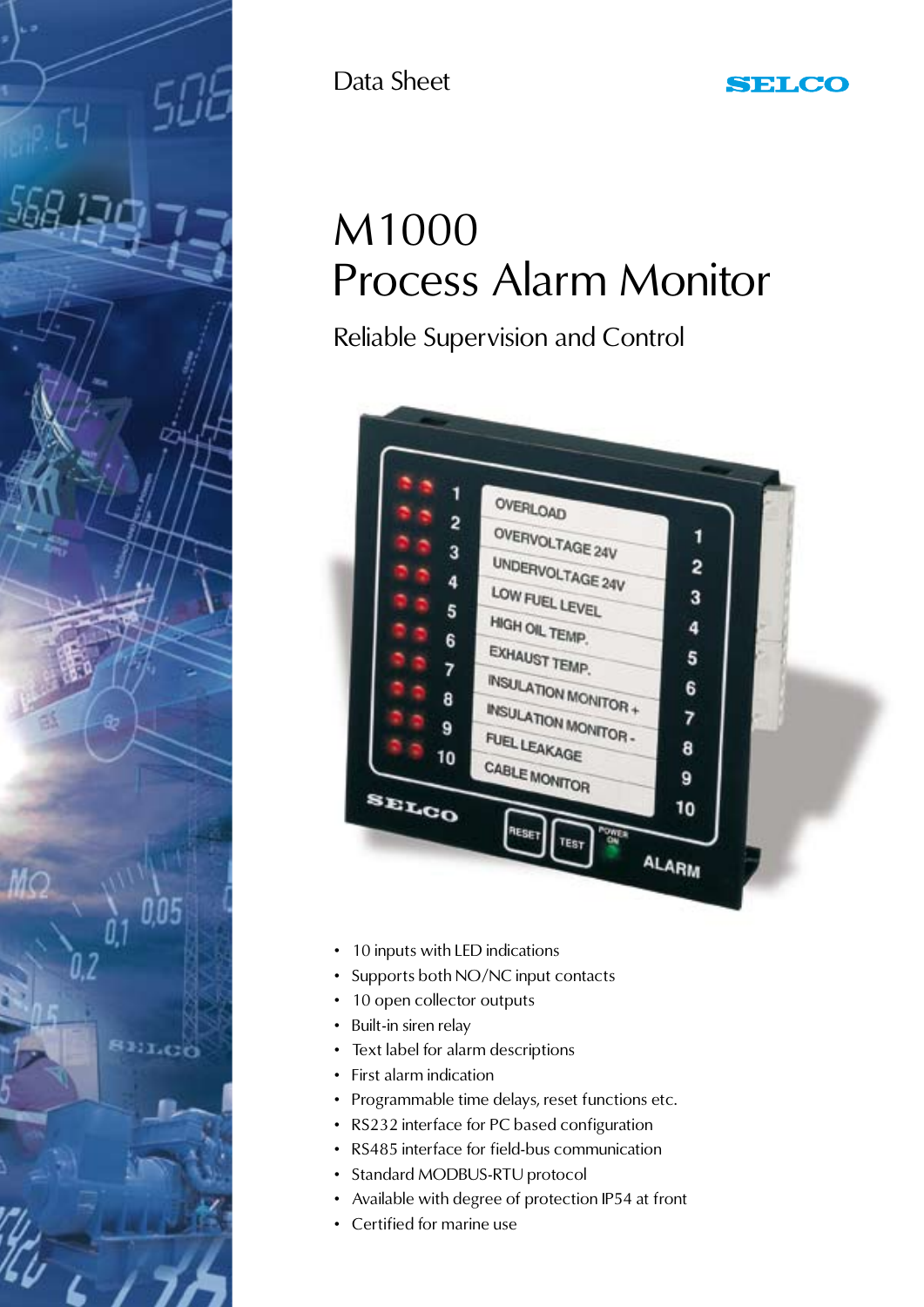**ARM & INDICATION** 

# M1000 Process Alarm Monitor

The SELCO M1000 Process Alarm Monitor is a compact 10 channel programmable unit with many features. An input signal originating from a potential free contact, normally open (NO) or normally closed (NC), will cause the appropriate alarm LEDs to flash and simultaneously the related output will activate. The internal siren relay will be activated on the detection of every new alarm.

The M1000 unit has indications of first alarm, following alarms and acknowledged alarms and possibility of cable fault indication. Multiple M1000 units can be interconnected to form a large-scale alarm system.

Alarm related parameters like time delays, reset functions and other features can be configured by use of 16 programming switches. Alternatively, the M1000 can be configured via the built-in RS232 interface from a standard ANSI / VT100 terminal, e.g. a PC with the HyperTerminal application (which is a part of the Microsoft Windows operating system).

The M1000 can be configured for cable monitoring (indication of cable break and/or short-circuit), and it can be configured to monitor its own supply and insulation level.

The M1000 is also equipped with a built-in RS485 serial communication interface. The RS485 interface supports the standard MODBUS-RTU protocol, enabling remote equipment to read and write alarm and LED states.

Flush mounted unit with standard measurements of 144 x 144 x 35mm, available with protection degrees IP32 or IP54 at the front.

# **General Function**

The function described in this section assumes that the M1000 unit has been configured for default operation – all the programming switches are ON and the E²PROM is reset using PC based configuration.

A potential free contact connected to one of the 10 input terminals will cause the appropriate alarm channel to activate. The activation of an alarm is indicated by a flashing light in the related LEDs and the activation of the related open collector output.

First incoming alarm is indicated with a quick flashing light, following alarms are indicated with slow flashing light. The LEDs will keep flashing until the alarms are acknowledged, even though the signals have been disconnected from the input terminals.

Pressing the RESET button will acknowledge all new alarms and all LEDs will change to steady light, provided that

the related input signals are still present upon acknowledgement. Pressing the RESET button will also cause the siren relay to deactivate.

Each open collector output will stay active as long as the related LEDs are lit.

#### **Applications**

SELCO is widely known for its line of generator controls. But the M1000 is not only intended for use with generator sets; today thousands of M1000 units survey alarm points all over the world.

The M1000 unit has been installed aboard ships, at chemical plants, at nuclear facilities and many other places where clear and concise alarm monitoring is absolutely vital.

The M1000 is a versatile and programmable process alarm monitor and controller. It can be used for shutting down alarm dependent equipment controlled by the unit's open collector outputs.



Figure 1: The M1000 Process alarm monitor with the Standard IP54 Front.

| 2             |               |
|---------------|---------------|
| э             | $\frac{2}{3}$ |
| a             | ٠             |
| в             | s             |
|               | 0             |
| $\frac{0}{r}$ | ľ             |
| B             | a             |
| 9             | ü             |
| 10            |               |

Figure 2: As a spare part SELCO can deliver the M1000 Process alarm monitor with IP32 front and protruding LEDs.

Multiple M1000 units can easily be interconnected to form a large-scale alarm system. A number of M1000 units can also be used as part of a large computer based alarm system with RS485 / MODBUS based bus communication.

Still, the simplicity can be maintained with the text label based design. Besides information on active alarms on the text label, you also have information on which alarms to expect.



Figure 3: Control Room Featuring M1000 Process Alarm Monitors.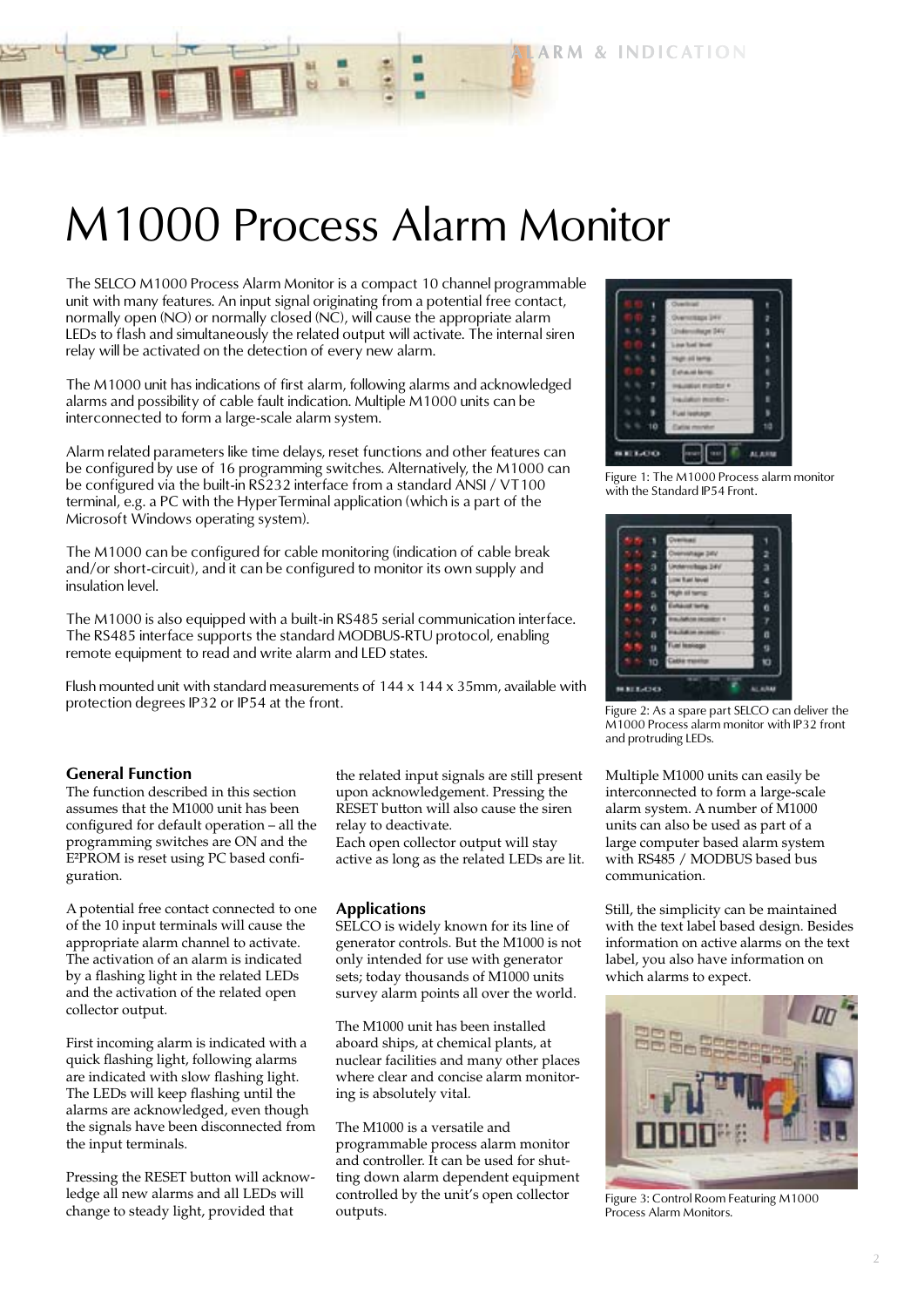

# Terminal Connections

#### **TEST - terminal 11**

Will activate all LEDs to perform a lamp test. Active when connected to positive supply (terminal 28).

#### **INPUTS - terminals 1-10**

Alarm inputs for connection of potential free contacts, normally open or normally closed with positive reference. Negative reference is also possible through use of external pull-up resistors.

#### **RESET - terminal 12**

Resets the siren relay and the ALARM-OUT signal (terminal 27). Flashing light in the LEDs will change to steady light if the input signal is still active. Active when connected to positive supply (terminal 28).

#### **BLOCK - terminal 13**

Will block for new incoming alarms. Active when connected to positive supply (terminal 28).

#### **ALARM-OUT - terminal 27**

Activates when the first alarm is detected. Used for indication of first incoming alarm in a multiple unit installation. ALARM-OUT is an open collector output.

# **OUTPUTS - terminals 17-26**

Open collector outputs for remote control of relays or external lamps. Operates as "electronic contacts" to minus supply (negative reference when active).



#### **PROGRAMMING SWITCHES**

Programming switches S1 - S<sub>16</sub> are used for configuration. The table printed on the rear side of the unit describes the functions.

#### **GND-REF - terminal 16**

Used as a ground reference for the insulation monitoring function. Configured by programming switch S15.

#### **ALARM-IN - terminal 14**

Provides indication of first incoming alarm in a multiple unit installation.

# **SYNC-IN - terminal 15**

Provides synchronization of LED flashing between units in a multiple unit installation. Configured by programming switch  $\tilde{S}$ 13.

**SIREN - terminals 30-32** Internal siren relay with a potential free contact, which is activated at any new alarm.

**POWER - terminals 28-29** DC power supply.

#### **RS485**

Interface for field-bus communication. Supports MODBUS-RTU or SELCO BUS protocol.

#### **Voltage Monitor Adjustment.** Adjustment of the voltage monitor.

**RS232**

#### Interface for PC based configuration. Cable with RJ11 modular plug can be supplied from SELCO.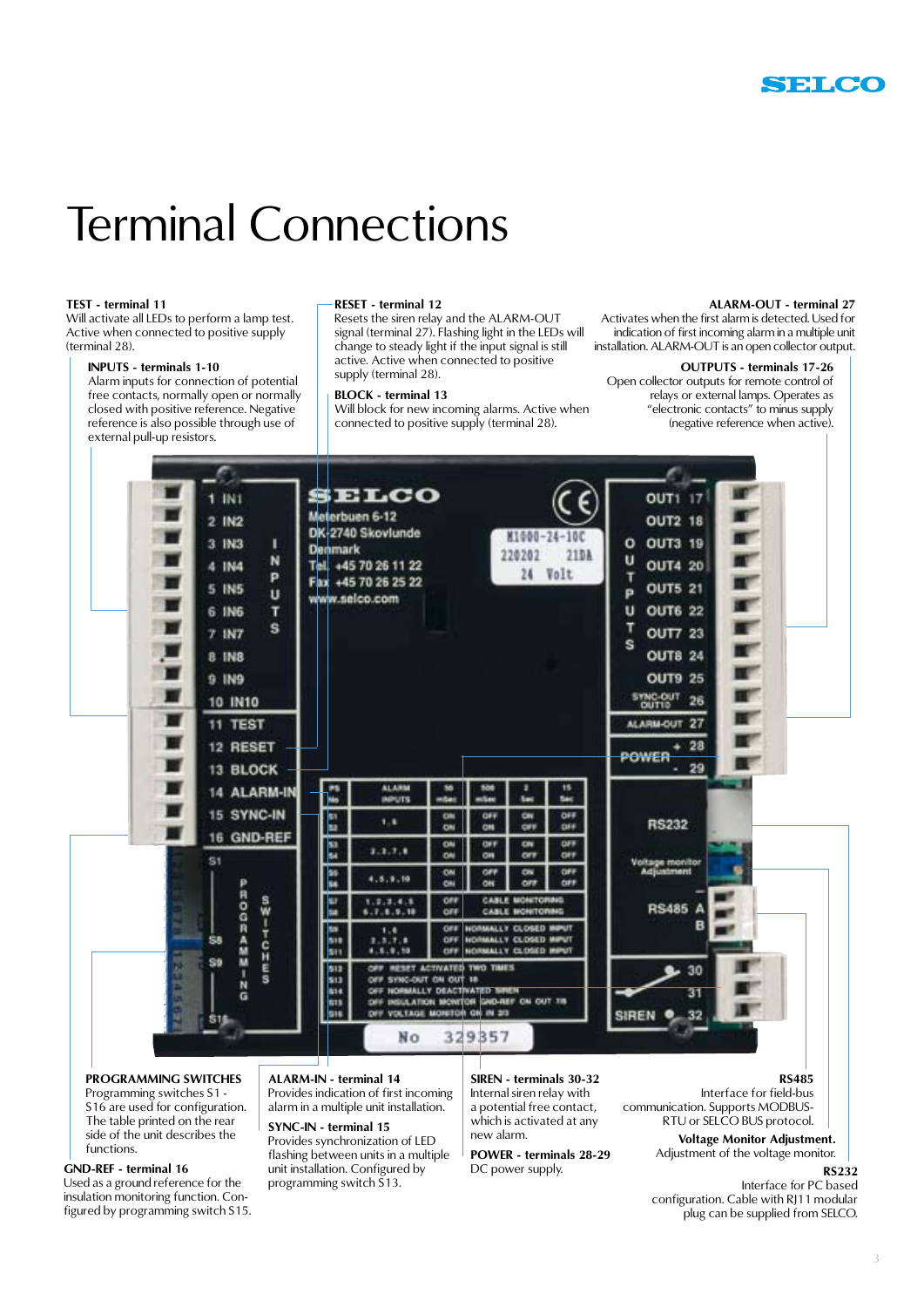**NERATOR CONTROL PANEL** 

# **Input and Output Terminals**

All input terminals are located on the left side of the unit and all output terminals are located on the right side (facing the rear plate).



Figure 4: Rear Side Input Terminals.

The inputs are considered active when connected to positive supply and inactive when disconnected. Please note that the alarm inputs can be configured to operate with normally open as well as normally closed contacts. The outputs are "Open Collector" outputs.

An open collector output will be at negative supply level when active and at positive supply level when inactive. No current originates from an open collector output, it should only be considered an electronic contact to minus supply level. External voltage, equal to the unit supply voltage, must always be provided to drive the relay or lamp controlled by an open collector output. Maximum drive capacity of an output is 150mA.

#### **Input Delays**

Each input can be configured with an input delay. Programming switches S1 to S6 are used to select a predefined delay for a combination of inputs. Input delays are convenient where alarms are dependent upon the time of activation, e.g. a freezer door alarm - alarm condition would occur only if the door is left open for more than 15 seconds. Delay values are according to the programming table. Other delay configurations are available using PC based configuration.

#### **Cable Monitoring**

By setting switch S7 and S8 to OFF, cable monitoring is activated for the cables connecting the potential free contacts to the inputs. Cable monitoring provides extra security to the alarm system. Cable faults are indicated with short flashing

pulses on the corresponding alarm channels. Cable fault indications will be overridden by activation of input alarms and indicated with normal alarm flash or steady light indication.

Two types of cable monitoring are available: *Default* Cable Monitoring and *Extended* Cable Monitoring. *Extended* Cable Monitoring can be enabled using PC based configuration. In *Default* Cable Monitoring there is only cable break monitoring (using measuring resistor R1) for normally open inputs and only short circuit monitoring (using measuring resistor R2) for normally closed inputs. However, the system is still safe as other cable faults will be indicated as alarms.

In *Extended* Cable Monitoring there are cable break monitoring *and* short circuit monitoring for both types of inputs. In addition to being safe a more correct indication is now achieved. In this case both R1 and R2 should be used. Connections are shown in figures 5 and 6.



Figure 5: Normally Open Input. Cable break monitoring (and short circuit monitoring). For 12-24V DC unit:  $R1 = 82k\Omega$ ,  $(R2 = 4.7k\Omega)$ For 48-110V DC unit:  $R1 = 180k\Omega$ , (R2 = 39k $\Omega$ )



Figure 6: Normally Closed Input. Short circuit monitoring (and cable break monitoring). For 12-24V DC unit:  $R2 = 4.7k\Omega$ ,  $(R1 = 82k\Omega)$ For 48-110V DC unit:  $R2 = 39k\Omega$ , (R1 = 180k $\Omega$ )

# **Normally Open or Normally Closed Contacts**

Programming switches S9 to S11 determine the state and operation of the potential free contact connected to an input terminal. A normally open (NO) contact is disconnected when no alarm is pre sent. A normally closed (NC) contact provides a signal when no alarm is present.

Normally closed relay contacts are often used as they provide the safety of alarm monitoring in case the supply is lost. Individual selections of normally open or normally closed contacts are possible using PC based configuration.

#### **Reset Activated Two Times**

After reset with programming switch S12 in OFF position, the steady light is maintained until reset is again activated, provided that the fault has been cleared. Optional reset functions are available using PC based configuration.

#### **Normally Deactivated Siren**

The default operation of the siren relay will cause terminals 30 and 31 to be shorted during alarm or supply failure. Setting programming switch S14 to OFF will invert the function so that connection between terminals 31 and 32 exists only during alarm condition.

#### **Sync-Out on Output 10**

The sync-out function provides the possibility of synchronized LED flashing between multiple M1000 units. The selection of this function by programming switch S13 on one arbitrary unit disables the default output function of terminal 26. Sync-out has no functional importance other than providing synchronized flashing. Connection according to diagram shown in figure 7.



Figure 7: Wiring for Synchronized Flashing.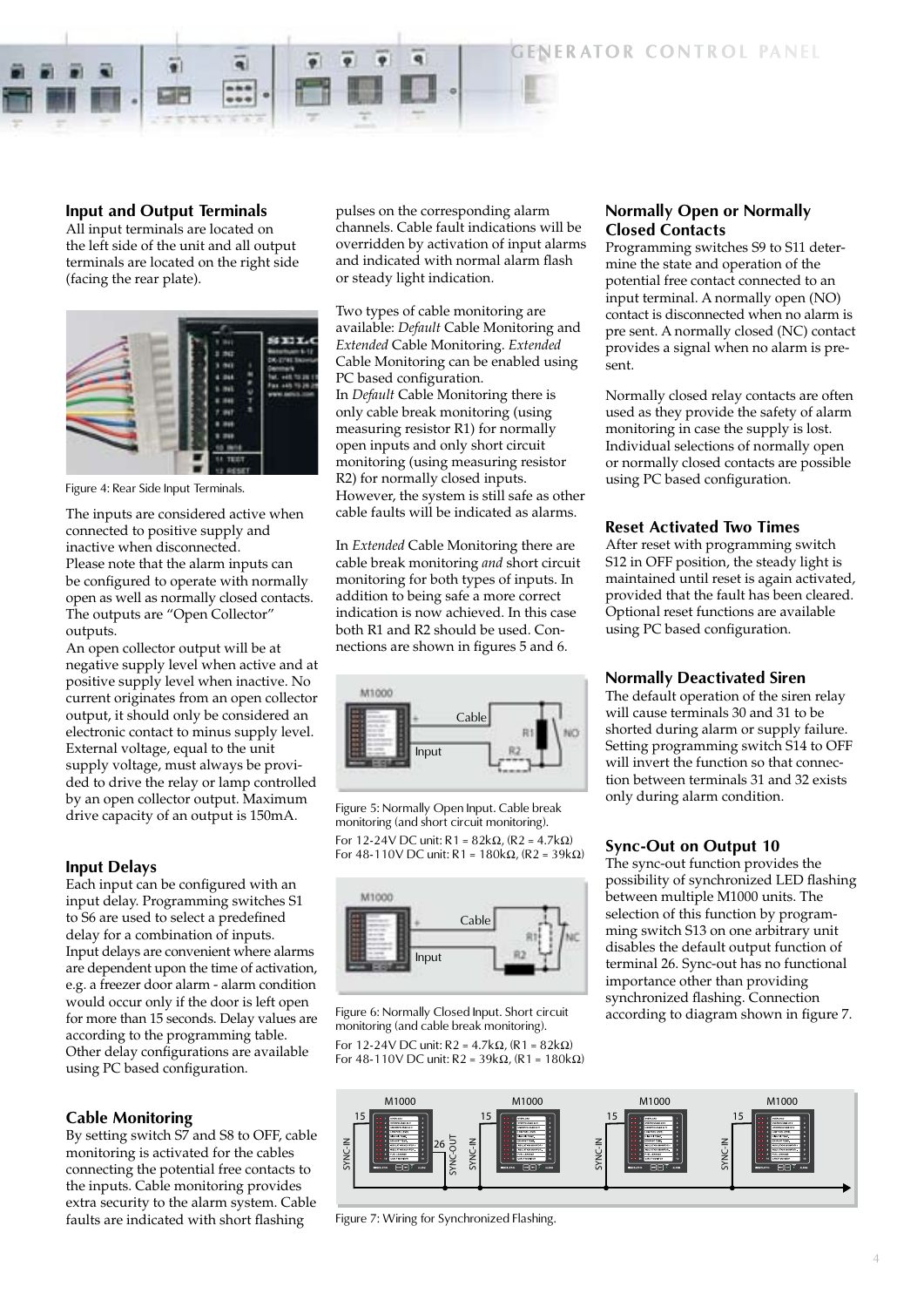



Figure 8: First Incoming Alarm on Multiple Units.

# **First Incoming Alarm on Multiple Units**

The M1000 includes a quick flashing light indicating the first incoming alarm. This function can be extended to cover multiple units, thus it will be possible to indicate the first of e.g. 50 alarms.

In order to obtain this function, a single wire must be interconnected between all the M1000 units. The wire must have connection to ALARM-IN (terminal 14) and ALARM-OUT (terminal 27) on each unit as shown in figure 8.

# **Insulation Monitoring**

By setting programming switch S15 to OFF and connecting GND REF (terminal 16) to ground, channels 7 and 8 are configured for insulation monitoring.

If the insulation resistance between ground (terminal 16) and positive supply (terminal 28) becomes less than  $25k\Omega \pm 8k\Omega$ , channel 8 will indicate alarm. If insulation resistance between ground and negative supply (terminal 29) becomes less than  $25k\Omega \pm 8k\Omega$ , channel 7 will indicate alarm.

The resistance values are  $50k\Omega \pm 10k\Omega$ for the 48-110V DC version.

# **Voltage Monitoring**

By setting programming switch S16 to OFF, channels 2 and 3 are set for supply voltage monitoring.

A resistor selected according to the voltage monitoring formula, must be connected to terminal 2. The voltage monitoring wiring diagram shows the connection. See figure 9.

External voltage supply should then be adjusted to lower voltage limit  $U<sub>1</sub>$ . Press and hold RESET while adjusting the potentiometer on the rear side of the unit, until alarm is indicated on channel 3.



Figure 9: Wiring for Voltage Monitoring.

The calculated resistor determines a fixed distance between lower voltage limit indicated on channel 3 and upper voltage limit indicated on channel 2. By adjusting the potentiometer, over and under voltage limits can be changed, but still with a fixed percentage separation.

Reset the alarm unit and check that alarm occurs at the voltage limit intended.

Voltage Monitoring Formula 1. Valid for the 12-24V Alarm Unit:

$$
R = \frac{16 \times (U_0 - U_L)}{U_L} k\Omega
$$

2. Valid for the 48-110V Alarm Unit:

$$
R = \frac{84.2 \times (U_o - U_L)}{U_L} k\Omega
$$

 $U_{\odot}$  = Over voltage limit  $U_1$  = Lower voltage limit

# **Input Blocking**

Connecting terminal 13 to positive supply will prevent the M1000 from detecting new alarms. Blocking is released by disconnecting the supply from terminal 13. Direct connection to the supply will block all inputs.

Blocking of individual inputs can be done by use of external components or it can be done from a controller (PC or PLC) via the RS485 interface.

**• Direct connection:** RS232 or the RS485 interface. All inputs are blocked

- $\bullet$  84k $\Omega$  in series:
- Inputs 1, 2, 3, 6, 7 and 8 are blocked  $\cdot$  4.7k $\Omega$  in series:
- Inputs 1 and 6 are blocked

The blocking function cannot be used together with cable monitoring.

# **Test Function**

The TEST push button and the TEST terminal (terminal 11) provide illumination of all LEDs.

An extended test function is available by the simultaneous activation of both the TEST and RESET push buttons. Press and hold the two push buttons: LEDs will illuminate, after 3 seconds the siren relay will activate, and after 6 seconds the outputs will activate.

# **Dimming**

It is possible to adjust the brightness of the front panel LEDs by pressing the TEST push button, or connecting TEST terminal (terminal 11) to positive supply (terminal 28), for more than 6 seconds. Dimming is done in 4 consecutive levels. The default brightness is re-obtained by activation of the TEST signal for 2 seconds.

Dimming can also be done from a controller (PC or PLC) via the RS485 interface.

# **Test Board**



Figure 10: The SELCO M1045 Test Board.

The SELCO M1045 Test Board will enable the user to test the functions and features of the M1000. The Test Board includes switches for simulation of alarm conditions and LEDs for indication of output status. The M1045 Test Board is the ideal solution for on site configuration and functional test. The SELCO M1044 Power Supply Adaptor provides power from a mains outlet.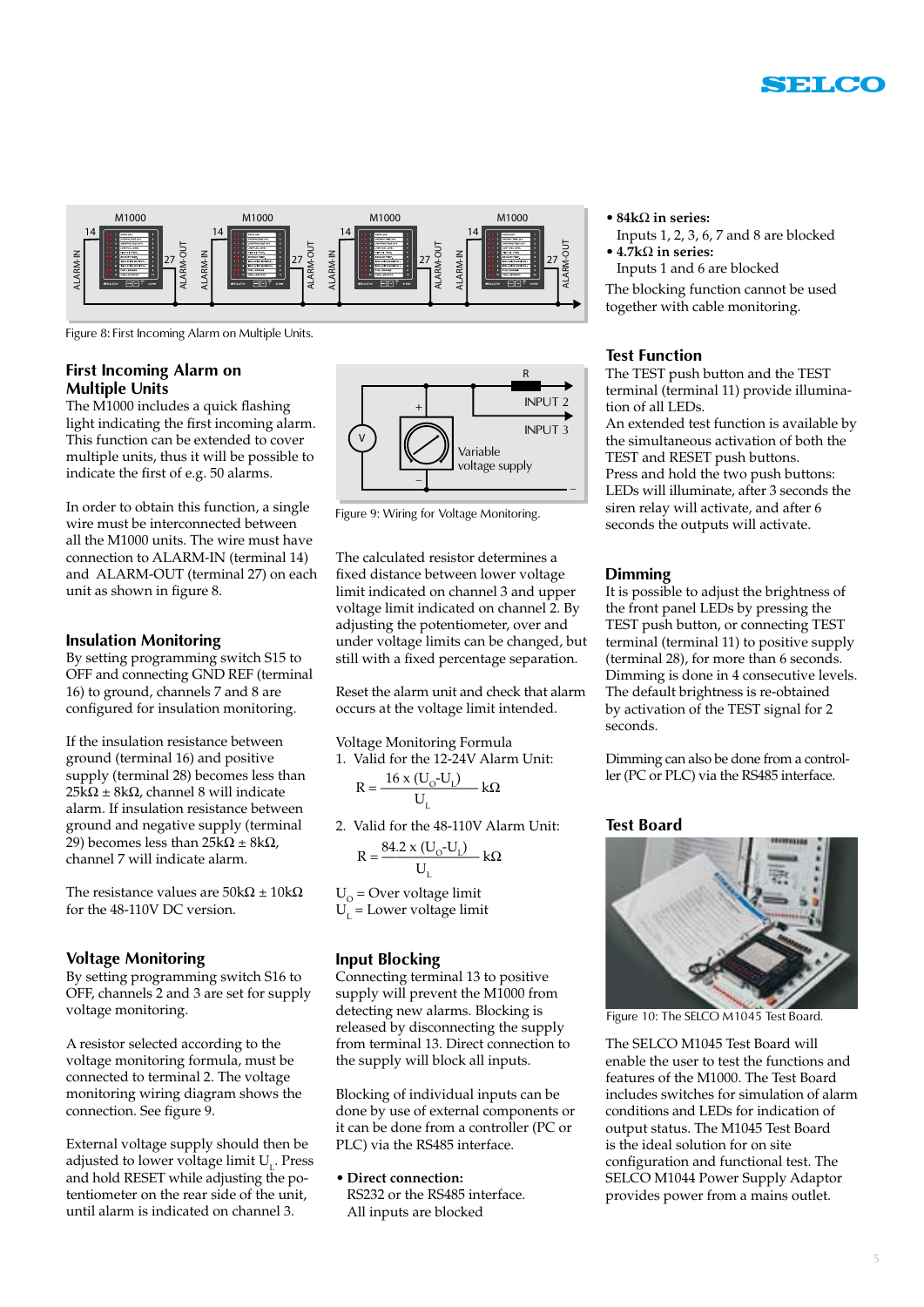# **Configuration via the RS232 Interface**

The M1000 can be configured via the RS232 interface. A standard ANSI / VT100 terminal is used as the programming tool (e.g. the *Hyper-Terminal* which is a part of the Microsoft Windows operating system).

Configuration via the RS232 interface greatly expands the number of programmable options. Configuration via the RS232 provides an adjustable delay for each individual alarm, extra reset functions, and many other features not available by the programming switches.

A detailed description of how to configure the M1000 by the RS232 interface can be downloaded from SELCO's website at www.selco.com.

# **RS485 interface, MODBUS-RTU protocol**

The M1000 is equipped with a 2-wire RS485 interface which supports communication by the standardized MODBUS-RTU protocol. A MODBUS master (e.g. PC, PLC or the SELCO H0300 Event Logger) can write and read information to and from any M1000 unit connected to the common RS485 bus.

The RS485 interface makes it possible to reset the siren relay and all LEDs. An LED test can be performed, the LEDs can be dimmed from 0 to 100 %, and there is a command for LED synchronization. The master can also individually block and unblock each channel. Each channel can be individually reset. It is also possible to set a "virtual input" on the M1000 via the RS485 interface. A "virtual input" has exactly the same function as a physical input and the "virtual input" should be understood as being in parallel with the physical input. This enables the MODBUS master to repeat one or more alarms from one M1000 to a channel on another M1000.

A detailed description of the MODBUS protocol can be downloaded from the SELCO web-site at www.selco.com. In addition to the standard MODBUS-RTU protocol the unit is also compatible with the SELCO BUS protocol. The SELCO BUS protocol can be activated using PC based configuration.

# **Event Logger H0300**

The SELCO H0300 Event Logger can log alarms and events from multiple SELCO process alarm monitors and indicator panels, connected to a common 2-wire RS485 bus. The H0300 can survey and log events from up to 63 units. The maximum cable length of the RS485 bus cable is approximately 1000 metres.

All events from the alarm and indicator units are logged together with the related date and time. The latest 32 events are stored in the internal memory of the H0300. A standard Centronics printer can be connected directly to the H0300 in order to provide a hardcopy log.

The H0300 has a built-in siren relay. Alarms and events can be acknowledged at the front panel keyboard.

The H0300 can also be configured to act as an event repeater. It can transfer LED indications from one unit to another through the RS485 bus cable. Multiple relations between source units / LEDs

and destination units / LEDs can be defined. The application shown in figure 12 describes such a system. Alarms from the Engine Room are repeated on the Bridge, in the Mess Room, in the Captains Cabin and in the Engineer's Cabin.

Configuration can be done through the built-in RS232 interface using a standard PC with an ANSI / VT100 terminal.

#### **M1000 as a repeating panel**

Alarms from the M1000 can also be repeated at a different location on another M1000 as illustrated in figure 13.

The outputs 1, 4 and 9 are hardwired together through a "pull-up" resistor of  $4.7k\Omega$ . When one of the outputs is activated the input voltage to the upper M1000 will be at zero volts and indicated as a group alarm.

Input 1 and 6 on this M1000 should be configured as normally closed inputs (programming switch S9 off).



Figure 11: Configuration via RS232 Interface using the *HyperTerminal.*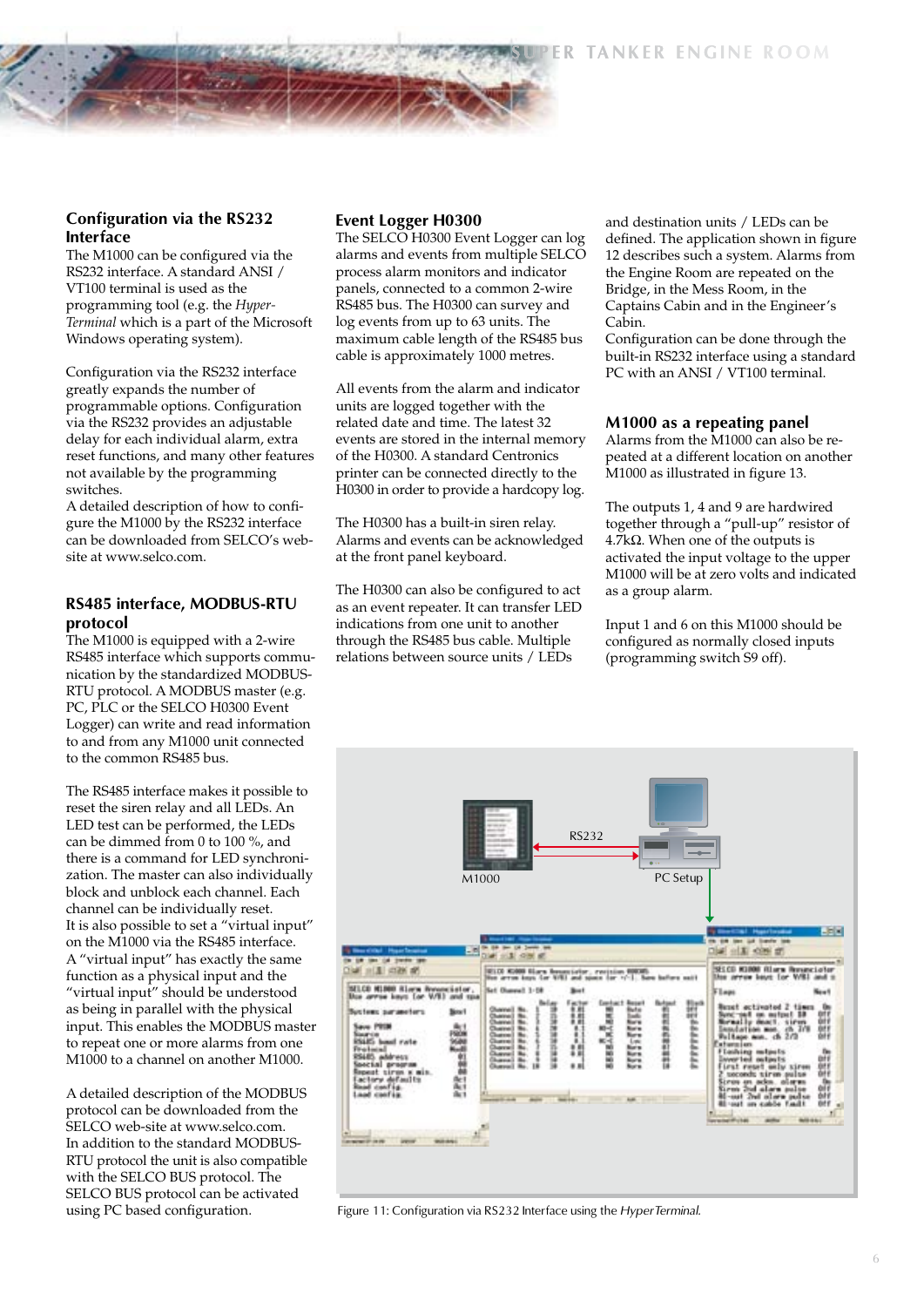

# *Accessories*

### • **M0700-00 Universal PCB for 12V-110V DC**

Printed circuit board (PCB) for mounting of external resistors, diodes and other components to be used in connection with inputs and outputs. To be mounted on the terminals on the rear side of the M1000.

• **M0700-10 Positive Output for 12-48V DC** 

This board is mounted on the output terminals of the M1000. The PCB will convert outputs from negative going to positive going.

- **• M0700-20 Relay PCB for 24V DC** The relay PCB is mounted on the output terminals of the M1000. Includes a small relay and an open collector output for each of the M1000 outputs.
- **• M0800-00-00 IP54 Cover with Handle**
- **• M0800-00-01 IP54 Cover with Key**

Other accessories available. Please consult SELCO for further details.

# **Wiring Example**

Figure 14 shows the default connection of the input and output terminals of the M1000 unit. Inputs are connected to positive supply by potential free contacts. Lamps are connected to the outputs; the lamps are supplied from same source as the unit. External switches are provided for TEST, RESET and BLOCK.

### **Installation**

The M1000 front includes a text label for easy description of the 10 alarms. The label texts can be written using an ordinary typewriter or it can be printed on a printer. SELCO provides a Microsoft Word template. The label is easily inserted behind the front plate window by a small opening. See figure 15.

The M1000 is a flush mounted unit. Cut-out measurements: 138 x 138mm. The unit is secured by tightening four mounting brackets against the switchboard plate.



Figure 12: Event Logging.



Figure 13: M1000 as a repeating panel.



Figure 14: Wiring Example, Default Connection.